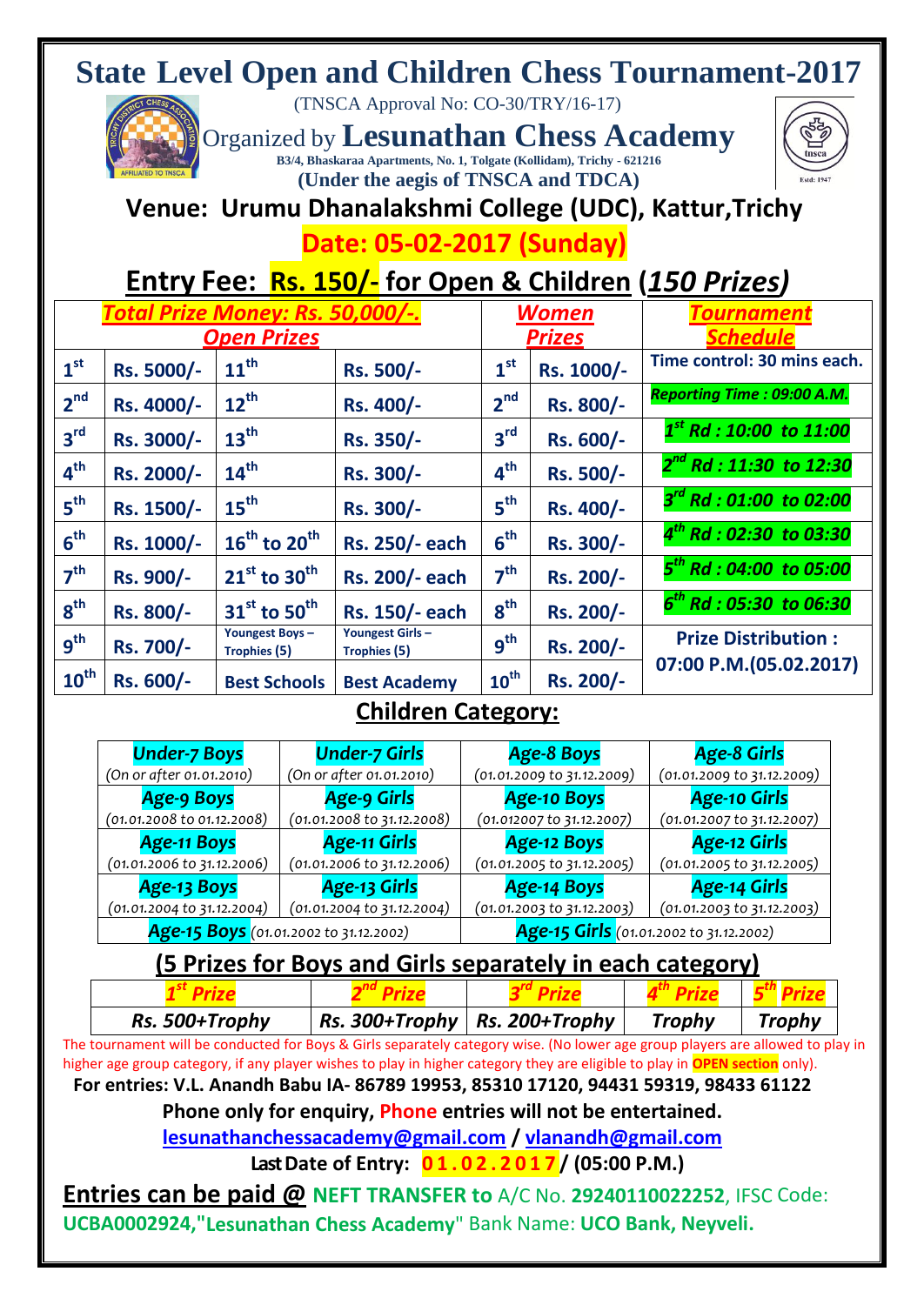**Eligibility :** Only Tamil Nadu players are eligible to participate.

**Tournament Regulations:** The Latest FIDE Rules in force shall apply and the Swiss system will be followed. **The tournament will be conducted for Boys & Girls separately category wise.**

**Registration of Players: TNSCA Player's Registration is compulsory.**

The TNSCA player registration is compulsory. TNSCA player Registration fee is Rs.100/- for the year 2016-2017. Players registering with TNSCA should submit duly filled and signed TNSCA Players Registration form along with a copy of their Date of Birth certificate and one passport size photograph. The date of birth certificates registered within one year of the birth of the Player alone will be recognized and allowed to participate.

**Entries without TNSCA registration will be rejected.** 

**Rs. 100/- Trichy DCA Player's Registration is compulsory for Trichy District Players.**

**Chess Board:** The participants are required to bring their own International chess sets it's compulsory (and Chess Clock if, any).

**Time Control:** Each player will be allotted 30 minutes each for Open and Children. **Tie Break:** Latest tie-break system will be followed. In case of tie, prize money will not be

shared. **Decision:** The Chief Arbiters' decisions' shall be FINAL and BINDING on players.

**Participation Certificate:** All Players will get participation certificates**.** 

**TNSCA / Trichy District Chess Association /The organizer Lesunathan Chess Academy / reserves the right to admit/refuse any entry without assigning any reason thereof.** 

#### **For Further Details Please Contact:**

**Tournament Committee &** 

| <b>Mr.V.L.Anandh Babu</b>             | 86789 19953,085310 17120<br>94431 59319, |
|---------------------------------------|------------------------------------------|
| Mr.B.Dhenagaran<br>Mr.N. Venkataraman | 98433 61122                              |

## **Trichy District Chess Association**

| Patron                            | Mr. S. Ravindhran                          | <b>Advisory Committee</b>                                         |  |
|-----------------------------------|--------------------------------------------|-------------------------------------------------------------------|--|
| President<br>÷                    | Mr. Anantharaja GG<br>Vice-President-TNSCA | Mr. R.K Balagunashekharan<br>Chief Arbiter/ TNSCA Joint Secretary |  |
| <b>Vice Presidents:</b>           | Mr. S.Madhusudan                           | Mr. Abdul Nazer - Joint Secretary TNSCA                           |  |
|                                   | Mr. L.Nagappan                             | Mr. Vijayaragavan-Joint Secretary TNSCA                           |  |
| Secretary<br>$\ddot{\phantom{a}}$ | Mr. T.Sundar Rajan                         | Mr. Akilan SP-Secretary, Nagapattinam DCA                         |  |
| <b>Joint Secretaries:</b>         | Mr. N. Venkatraman                         | Mr. Venkataraman N - Jt Secretary TDCA                            |  |
|                                   | Mr. A.Sundar Rajan                         | Mr. Dhenagaran - Joint Secretary TDCA                             |  |
|                                   | Mr. B.Dhenagaran<br>Mr. M.Iravatham        | Mr. Sankara CS-Lesunathan Chess<br>Academy                        |  |
|                                   | Mr. J.Alexander                            | Mr.Anandh Babu VL- Secretary,                                     |  |
|                                   | Mr. S.Natarajan                            | Lesunathan Chess Academy                                          |  |
| <b>Treasurer</b><br>÷             | Mr. G.K.Irudayaraj                         |                                                                   |  |